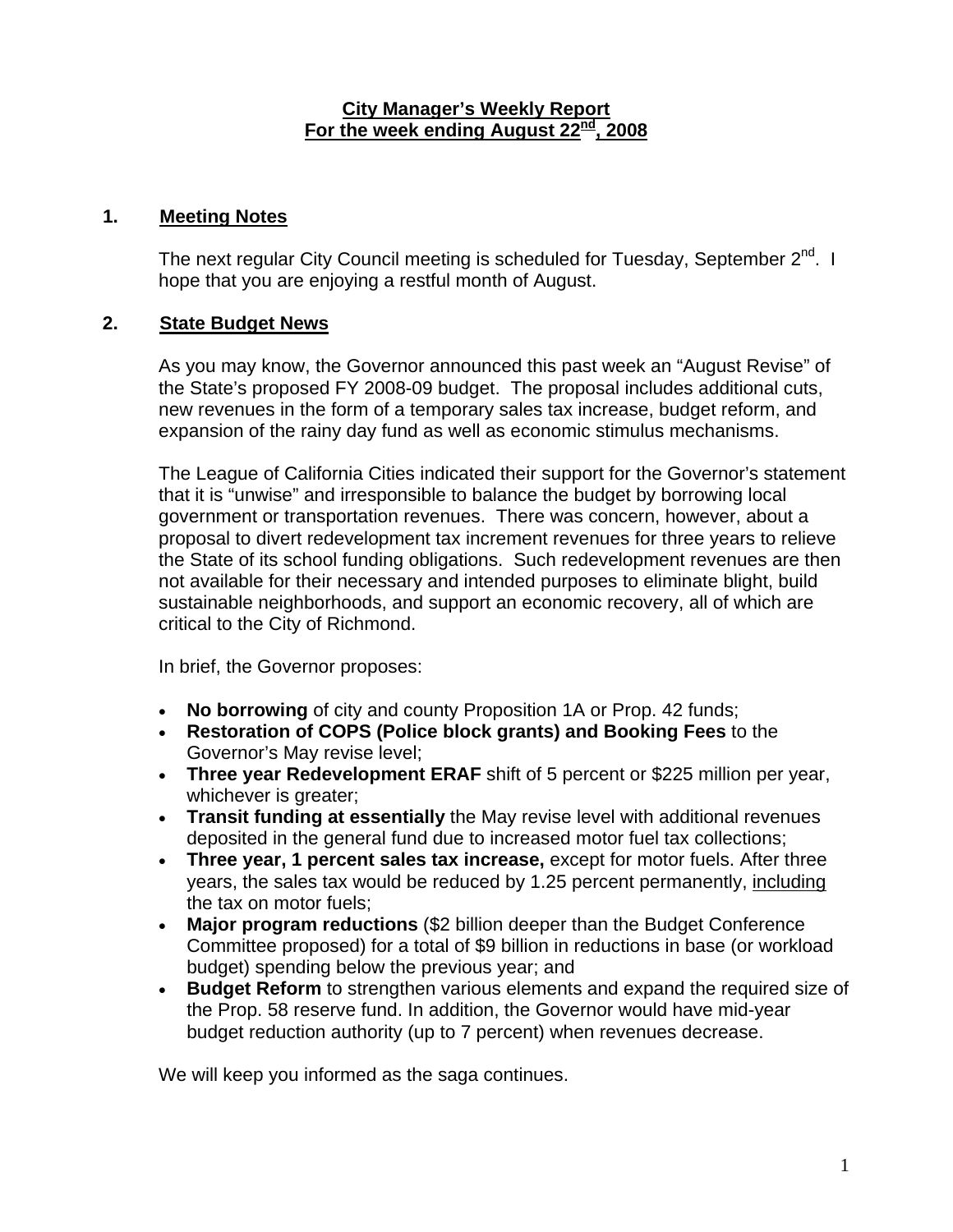# **3. Target Store – Local Employment Update**

The new Richmond Target store opened for business on July 23<sup>rd</sup>, 2008 with a total of 287 staff, of which 156 (54%) are City of Richmond residents. Of the 287 staff, 150 were new hires and 137 were transfers from the El Cerrito store. Of the 150 new hires, 83 (55%) are Richmond residents. Hiring for the new store came under a First Source Agreement, and the City of Richmond's Local Employment ordinance sets a goal of 30% resident hiring for operational jobs, such as those at the new Target store.

Employment & Training staff assisted Target management with several recruitment and outreach efforts to ensure that Richmond residents interested in the retail industry had an opportunity for employment at the new Richmond store.

# **4. Business Opportunity Mixer**

Sixty-three members of the Richmond business community learned about City, Redevelopment Agency, Port and Housing Authority business opportunities at a well attended Business Opportunity Mixer which was held this past Tuesday evening. The mixer was co-sponsored by the Employment and Training Department and Merriwether & Williams Insurance Services, which has been contracted by the City to provide a surety bond insurance program to benefit local contractors. The Finance Department outlined the business opportunities approved in the City's five year Capital Improvement Program budget and presented the BidsOnline™ vendor registration, quote and management system. Richmond Business Contractors were also given information on capacity building and bonding assistance, along with advance notice of upcoming contracting opportunities.

## **5. Nystrom Revitalization (NURVE) Project Update**

I attended the West Contra Costa Unified School District Facilities Subcommittee meeting this past Tuesday, together with Management Analyst LaShonda Wilson, to provide the Subcommittee Members (Ramsey and Kronenborg) with an update, in tandem with WCCUSD staff, on the NURVE project. As you may recall, the MLK Community Center is now being conceptually planned as a joint use development, combining the School District's new multi-use room for Nystrom School with a new gymnasium and fitness center on the MLK Park to make a significant new community gathering point and recreation facility. The concept would include a joint use agreement between the City and the School District to maximize program activity at this new community center.

The purpose of the update was to make sure that the School Board Facilities Subcommittee members were both informed of, and supportive of, this joint use concept, which they were. There were additional discussions regarding the coordination of construction schedules and developing a comprehensive funding plan, both of which are currently in progress.

We will keep you informed regarding the progress on this project.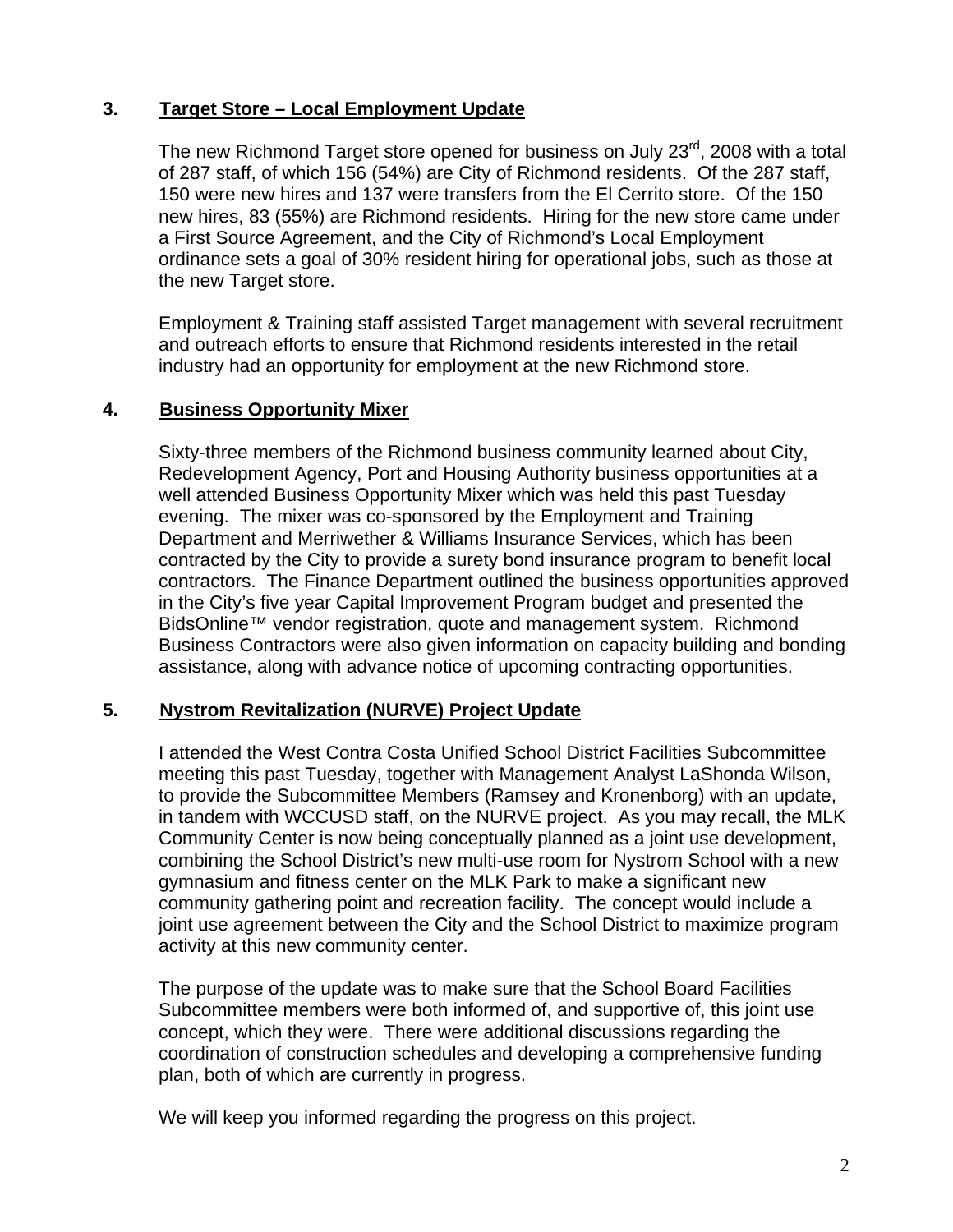## **6. Public Works Reports**

As of last Friday, the Public Works Department Equipment Services Division placed four new street sweepers in service, the purchase of which were previously authorized by the City Council. We expect that this equipment upgrade will improve street sweeping service reliability and effectiveness.

This past week, the Streets Division grinded and paved Kern Street from Clinton to McBryde. Next week, crews are scheduled to grind and pave Yuba from Solano to McBryde.

### **7. Wastewater Refunding Bonds**

Finance Department staff members have begun preparing the necessary legal documents to refund the 2006B Wastewater Revenue Bonds. As you may recall from previous reports, the interest rate on these variable rate bonds have been resetting at higher than anticipated rates, due to credit downgrades of the various bond insurers. By refunding the bonds, and integrating a Letter of Credit from Union Bank of California, the weekly resets of these bonds should be significantly reduced from the most recent high level of 7%. The financing schedule calls for the bond refunding program to be reviewed by the City Council at its meeting of September  $16<sup>th</sup>$ , with the bonds scheduled to be sold by October  $8<sup>th</sup>$ .

#### **8. Recreation Highlights**

The Recreation Department reports the following significant recent activities:

- The Recreation Department received the donation of a DVD production of highlights from the US Youth Games, which will be uploaded to the City of Richmond web page.
- The Adult Softball League sponsored by the Recreation Department and the Social Security Administration has grown from 6 to 14 participating teams.
- Sharolyn Babb, who works in the Recreation Department with primary responsibility for DPRC, is the new staff liaison for the Shimada Commission. As one of her first responsibilities in this function, she recently assisted in coordinating a visit by Shimada Youth Delegates on a tour of the City and to Six Flags Discovery Kingdom.
- The Recreation Department is assisting the Commission on Aging with the upcoming Forum on Elder Abuse to be held at the Richmond Recreation Complex on September 9, 2008. Speakers from JFK Law School, Contra Costa County Aging Services and the Department of Corrections will be providing information during the Forum. The Recreation Department is also working with the Commission on Aging to update their manual and brochure.